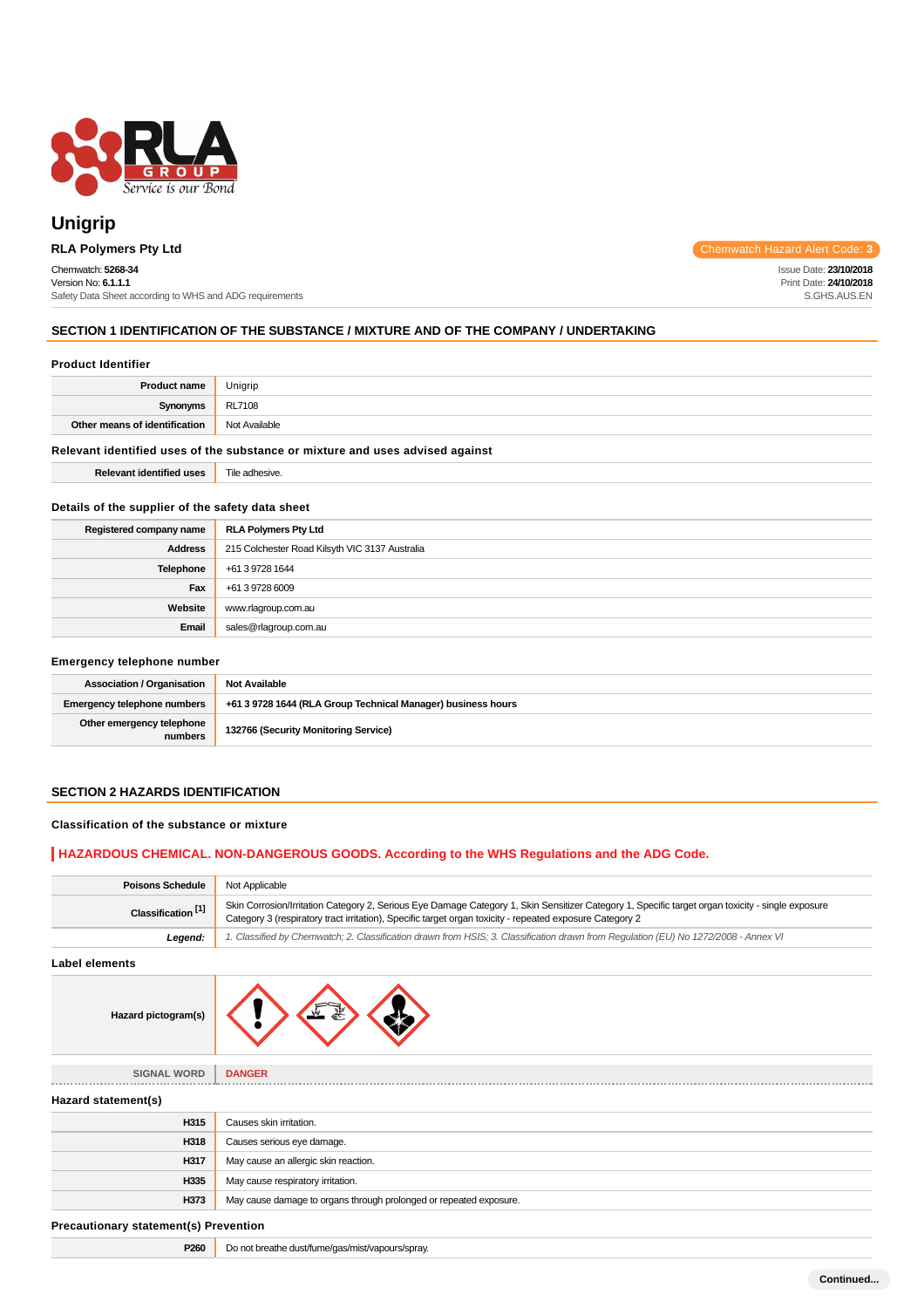| P <sub>271</sub>                                                               | Use only outdoors or in a well-ventilated area.                            |  |
|--------------------------------------------------------------------------------|----------------------------------------------------------------------------|--|
| P280                                                                           | Wear protective gloves/protective clothing/eye protection/face protection. |  |
| P272<br>Contaminated work clothing should not be allowed out of the workplace. |                                                                            |  |

#### **Precautionary statement(s) Response**

| P305+P351+P338                                               | IF IN EYES: Rinse cautiously with water for several minutes. Remove contact lenses, if present and easy to do. Continue rinsing. |  |
|--------------------------------------------------------------|----------------------------------------------------------------------------------------------------------------------------------|--|
| P310                                                         | Immediately call a POISON CENTER or doctor/physician.                                                                            |  |
| P362                                                         | Take off contaminated clothing and wash before reuse.                                                                            |  |
| IF ON SKIN: Wash with plenty of soap and water.<br>P302+P352 |                                                                                                                                  |  |

#### **Precautionary statement(s) Storage**

|           | . .                                                                          |
|-----------|------------------------------------------------------------------------------|
| P405      | .<br>:ked up                                                                 |
| P403+P233 | Store in<br>n a well-ventilated place. Keep container tightly closed.<br>יור |

#### **Precautionary statement(s) Disposal**

| P501 | Dispose of contents/container in accordance with local regulations. |
|------|---------------------------------------------------------------------|
|------|---------------------------------------------------------------------|

### **SECTION 3 COMPOSITION / INFORMATION ON INGREDIENTS**

### **Substances**

See section below for composition of Mixtures

#### **Mixtures**

| <b>CAS No</b> | %[weight] | Name                                       |
|---------------|-----------|--------------------------------------------|
| 1317-65-3     | $1 - 10$  | limestone                                  |
| 65997-15-1    | 30-60     | portland cement                            |
| 14808-60-7    | 10-30     | silica crystalline - quartz                |
|               | 10-30     | Ingredients determined not to be hazardous |

### **SECTION 4 FIRST AID MEASURES**

#### **Description of first aid measures**

| <b>Eye Contact</b>  | If this product comes in contact with the eyes:<br>In Immediately hold eyelids apart and flush the eye continuously with running water.<br>Ensure complete irrigation of the eye by keeping eyelids apart and away from eye and moving the eyelids by occasionally lifting the upper and lower lids.<br>► Continue flushing until advised to stop by the Poisons Information Centre or a doctor, or for at least 15 minutes.<br>Transport to hospital or doctor without delay.<br>► Removal of contact lenses after an eye injury should only be undertaken by skilled personnel. |
|---------------------|-----------------------------------------------------------------------------------------------------------------------------------------------------------------------------------------------------------------------------------------------------------------------------------------------------------------------------------------------------------------------------------------------------------------------------------------------------------------------------------------------------------------------------------------------------------------------------------|
| <b>Skin Contact</b> | If skin or hair contact occurs:<br>In mediately flush body and clothes with large amounts of water, using safety shower if available.<br>• Quickly remove all contaminated clothing, including footwear.<br>• Wash skin and hair with running water. Continue flushing with water until advised to stop by the Poisons Information Centre.<br>Transport to hospital, or doctor.                                                                                                                                                                                                   |
| Inhalation          | If fumes or combustion products are inhaled remove from contaminated area.<br>Lay patient down. Keep warm and rested.<br>Prostheses such as false teeth, which may block airway, should be removed, where possible, prior to initiating first aid procedures.<br>▶ Apply artificial respiration if not breathing, preferably with a demand valve resuscitator, bag-valve mask device, or pocket mask as trained. Perform CPR if<br>necessary.<br>Transport to hospital, or doctor, without delay.                                                                                 |
| Ingestion           | If swallowed do NOT induce vomiting.<br>If vomiting occurs, lean patient forward or place on left side (head-down position, if possible) to maintain open airway and prevent aspiration.<br>• Observe the patient carefully.<br>▶ Never give liquid to a person showing signs of being sleepy or with reduced awareness; i.e. becoming unconscious.<br>• Give water to rinse out mouth, then provide liquid slowly and as much as casualty can comfortably drink.<br>$\blacktriangleright$ Seek medical advice.                                                                   |

### **Indication of any immediate medical attention and special treatment needed**

Treat symptomatically.

### **SECTION 5 FIREFIGHTING MEASURES**

### **Extinguishing media**

- Foam.
- Dry chemical powder.
- BCF (where regulations permit).
- Carbon dioxide.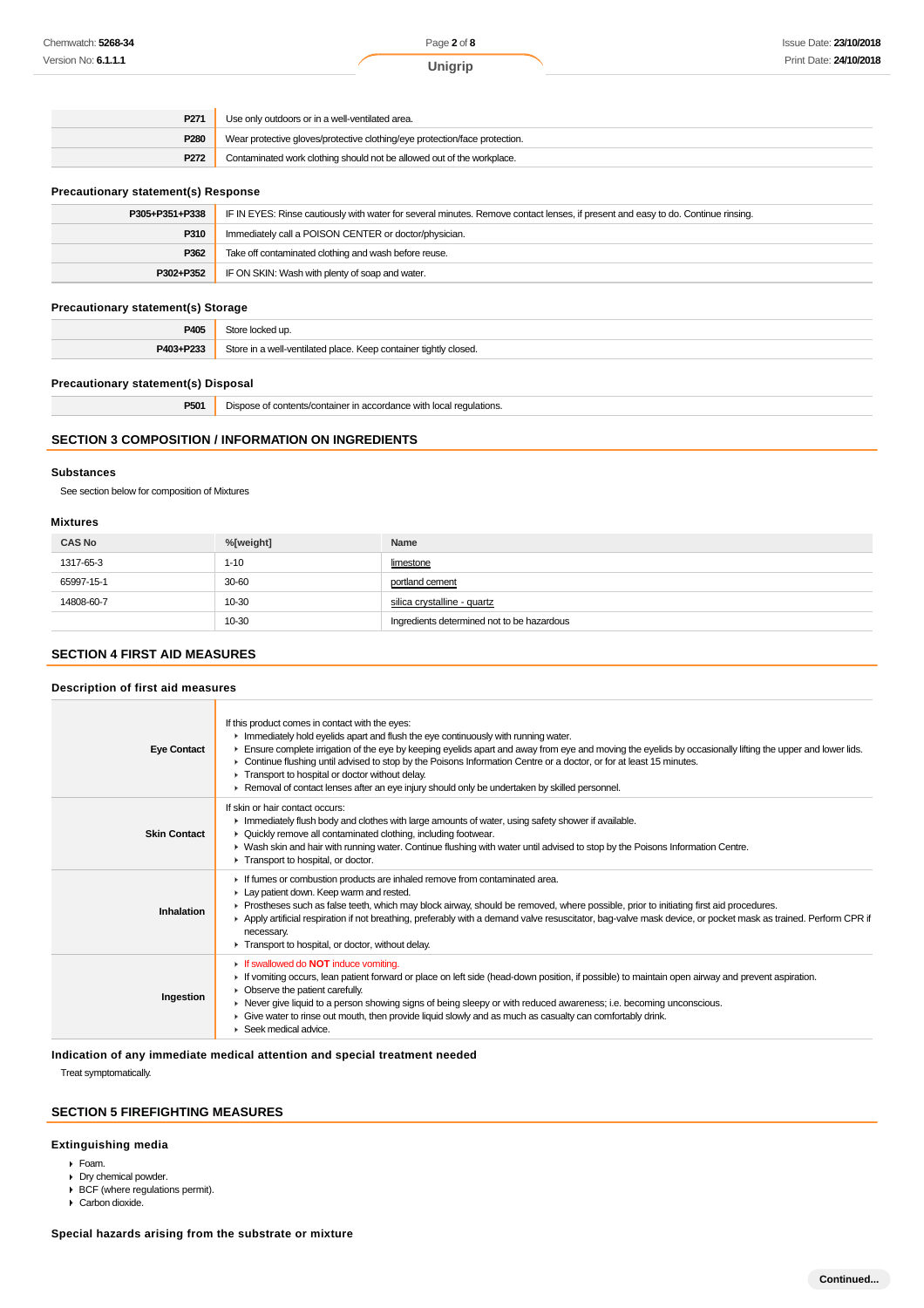| <b>Fire Incompatibility</b>    | Avoid contamination with oxidising agents i.e. nitrates, oxidising acids, chlorine bleaches, pool chlorine etc. as ignition may result                                                                                                                                                                                                                                                                                                                                                                                                                                                                                                                                                                                                                                                                                                                                                                                                                                                                                                                                                                                                                                                                                                                                                                                                                                                                                               |
|--------------------------------|--------------------------------------------------------------------------------------------------------------------------------------------------------------------------------------------------------------------------------------------------------------------------------------------------------------------------------------------------------------------------------------------------------------------------------------------------------------------------------------------------------------------------------------------------------------------------------------------------------------------------------------------------------------------------------------------------------------------------------------------------------------------------------------------------------------------------------------------------------------------------------------------------------------------------------------------------------------------------------------------------------------------------------------------------------------------------------------------------------------------------------------------------------------------------------------------------------------------------------------------------------------------------------------------------------------------------------------------------------------------------------------------------------------------------------------|
| <b>Advice for firefighters</b> |                                                                                                                                                                                                                                                                                                                                                                                                                                                                                                                                                                                                                                                                                                                                                                                                                                                                                                                                                                                                                                                                                                                                                                                                                                                                                                                                                                                                                                      |
| <b>Fire Fighting</b>           | Alert Fire Brigade and tell them location and nature of hazard.<br>• Wear breathing apparatus plus protective gloves.<br>► Prevent, by any means available, spillage from entering drains or water courses.<br>• Use water delivered as a fine spray to control fire and cool adjacent area.                                                                                                                                                                                                                                                                                                                                                                                                                                                                                                                                                                                                                                                                                                                                                                                                                                                                                                                                                                                                                                                                                                                                         |
| <b>Fire/Explosion Hazard</b>   | ► Combustible solid which burns but propagates flame with difficulty; it is estimated that most organic dusts are combustible (circa 70%) - according to the<br>circumstances under which the combustion process occurs, such materials may cause fires and / or dust explosions.<br>• Organic powders when finely divided over a range of concentrations regardless of particulate size or shape and suspended in air or some other<br>oxidizing medium may form explosive dust-air mixtures and result in a fire or dust explosion (including secondary explosions).<br>► Avoid generating dust, particularly clouds of dust in a confined or unventilated space as dusts may form an explosive mixture with air, and any source of<br>ignition, i.e. flame or spark, will cause fire or explosion. Dust clouds generated by the fine grinding of the solid are a particular hazard; accumulations of<br>fine dust (420 micron or less) may burn rapidly and fiercely if ignited - particles exceeding this limit will generally not form flammable dust clouds; once<br>initiated, however, larger particles up to 1400 microns diameter will contribute to the propagation of an explosion.<br>Combustion products include:<br>carbon monoxide (CO)<br>carbon dioxide (CO2)<br>silicon dioxide (SiO2)<br>other pyrolysis products typical of burning organic material.<br>May emit poisonous fumes.<br>May emit corrosive fumes. |
| <b>HAZCHEM</b>                 | Not Applicable                                                                                                                                                                                                                                                                                                                                                                                                                                                                                                                                                                                                                                                                                                                                                                                                                                                                                                                                                                                                                                                                                                                                                                                                                                                                                                                                                                                                                       |

**SECTION 6 ACCIDENTAL RELEASE MEASURES**

### **Personal precautions, protective equipment and emergency procedures**

See section 8

#### **Environmental precautions**

See section 12

#### **Methods and material for containment and cleaning up**

| <b>Minor Spills</b> | Remove all ignition sources.<br>Clean up all spills immediately.<br>Avoid contact with skin and eyes.<br>• Control personal contact with the substance, by using protective equipment.      |
|---------------------|---------------------------------------------------------------------------------------------------------------------------------------------------------------------------------------------|
| <b>Major Spills</b> | Moderate hazard.<br>CAUTION: Advise personnel in area.<br>Alert Emergency Services and tell them location and nature of hazard.<br>Control personal contact by wearing protective clothing. |

Personal Protective Equipment advice is contained in Section 8 of the SDS.

## **SECTION 7 HANDLING AND STORAGE**

#### **Precautions for safe handling**

| Safe handling     | Avoid all personal contact, including inhalation.<br>• Wear protective clothing when risk of exposure occurs.<br>$\blacktriangleright$ Use in a well-ventilated area.<br>▶ Prevent concentration in hollows and sumps.<br>▶ Organic powders when finely divided over a range of concentrations regardless of particulate size or shape and suspended in air or some other<br>oxidizing medium may form explosive dust-air mixtures and result in a fire or dust explosion (including secondary explosions)<br>Minimise airborne dust and eliminate all ignition sources. Keep away from heat, hot surfaces, sparks, and flame.<br>Establish good housekeeping practices.<br>► Remove dust accumulations on a regular basis by vacuuming or gentle sweeping to avoid creating dust clouds. |
|-------------------|-------------------------------------------------------------------------------------------------------------------------------------------------------------------------------------------------------------------------------------------------------------------------------------------------------------------------------------------------------------------------------------------------------------------------------------------------------------------------------------------------------------------------------------------------------------------------------------------------------------------------------------------------------------------------------------------------------------------------------------------------------------------------------------------|
| Other information | Store in original containers.<br>▶ Keep containers securely sealed.<br>Store in a cool, dry, well-ventilated area.<br>Store away from incompatible materials and foodstuff containers.                                                                                                                                                                                                                                                                                                                                                                                                                                                                                                                                                                                                    |

### **Conditions for safe storage, including any incompatibilities**

| Suitable container      | • Polyethylene or polypropylene container.<br>Check all containers are clearly labelled and free from leaks.                                                                                                                                                                                                                                                                                                                                                                                                                                                                                                           |
|-------------------------|------------------------------------------------------------------------------------------------------------------------------------------------------------------------------------------------------------------------------------------------------------------------------------------------------------------------------------------------------------------------------------------------------------------------------------------------------------------------------------------------------------------------------------------------------------------------------------------------------------------------|
| Storage incompatibility | ▶ WARNING: Avoid or control reaction with peroxides. All transition metal peroxides should be considered as potentially explosive. For example transition<br>metal complexes of alkyl hydroperoxides may decompose explosively.<br>The pi-complexes formed between chromium(0), vanadium(0) and other transition metals (haloarene-metal complexes) and mono-or poly-fluorobenzene<br>show extreme sensitivity to heat and are explosive.<br>Avoid strong acids, acid chlorides, acid anhydrides and chloroformates.<br>Avoid contact with copper, aluminium and their alloys.<br>Avoid reaction with oxidising agents |

### **SECTION 8 EXPOSURE CONTROLS / PERSONAL PROTECTION**

**Control parameters**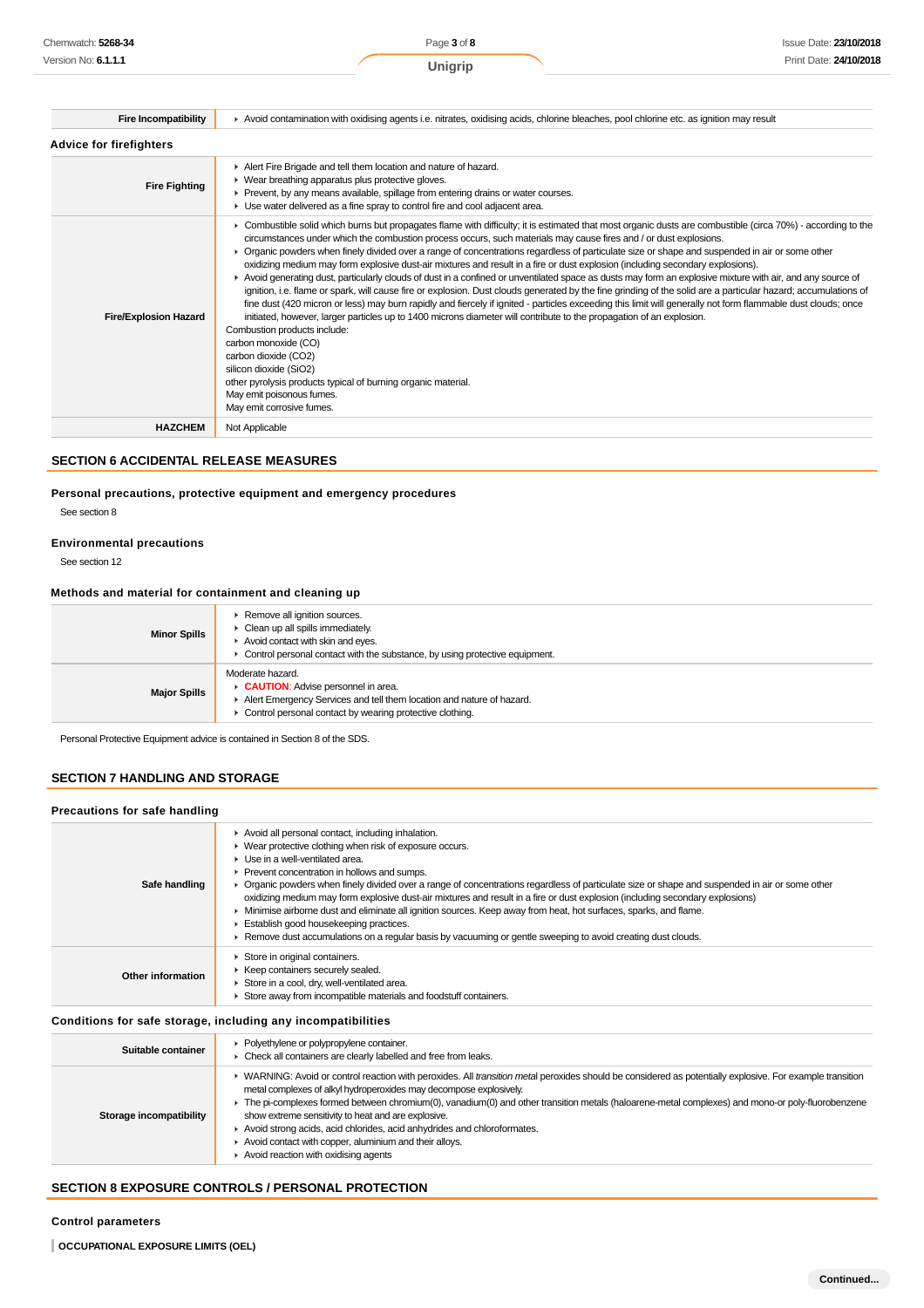| Chemwatch: 5268-34  | Page 4 of 8 | Issue Date: 23/10/2018 |
|---------------------|-------------|------------------------|
| Version No: 6.1.1.1 | Jnigrip     | Print Date: 24/10/2018 |

#### **INGREDIENT DATA**

| Source                       | Ingredient                  | <b>Material name</b>                           | <b>TWA</b>           | <b>STEL</b>   | Peak          | <b>Notes</b>  |
|------------------------------|-----------------------------|------------------------------------------------|----------------------|---------------|---------------|---------------|
| Australia Exposure Standards | limestone                   | Calcium carbonate                              | $10 \text{ mg/m}$    | Not Available | Not Available | Not Available |
| Australia Exposure Standards | portland cement             | Portland cement                                | $10 \text{ mg/m}$    | Not Available | Not Available | Not Available |
| Australia Exposure Standards | silica crystalline - quartz | Silica - Crystalline: Quartz (respirable dust) | $0.1 \text{ ma/m}$ 3 | Not Available | Not Available | Not Available |
| Australia Exposure Standards | silica crystalline - quartz | Quartz (respirable dust)                       | $0.1 \text{ ma/m}$ 3 | Not Available | Not Available | Not Available |

### **EMERGENCY LIMITS**

| Ingredient                  | TEEL-1<br><b>Material name</b>                |                          |                     |                   | TEEL-2             | TEEL-3                  |
|-----------------------------|-----------------------------------------------|--------------------------|---------------------|-------------------|--------------------|-------------------------|
| limestone                   | Limestone; (Calcium carbonate; Dolomite)      | 45 mg/m3                 |                     |                   | 500 mg/m3          | $3,000 \,\mathrm{mg/m}$ |
| limestone                   | Carbonic acid, calcium salt                   | 45 mg/m3                 |                     |                   | $210 \text{ mg/m}$ | 1,300 mg/m3             |
| silica crystalline - quartz | Silica, crystalline-quartz; (Silicon dioxide) | $0.075 \,\mathrm{mq/m3}$ |                     | $33 \text{ mg/m}$ | 200 mg/m3          |                         |
|                             |                                               |                          |                     |                   |                    |                         |
| Ingredient                  | <b>Original IDLH</b>                          |                          | <b>Revised IDLH</b> |                   |                    |                         |
| limestone                   | Not Available                                 |                          |                     | Not Available     |                    |                         |
| portland cement             | 5,000 mg/m3                                   |                          | Not Available       |                   |                    |                         |
| silica crystalline - quartz | 25 mg/m3 / 50 mg/m3                           |                          | Not Available       |                   |                    |                         |

#### **Exposure controls**

| Appropriate engineering<br>controls | Engineering controls are used to remove a hazard or place a barrier between the worker and the hazard. Well-designed engineering controls can be<br>highly effective in protecting workers and will typically be independent of worker interactions to provide this high level of protection.<br>The basic types of engineering controls are:<br>Process controls which involve changing the way a job activity or process is done to reduce the risk.<br>Enclosure and/or isolation of emission source which keeps a selected hazard "physically" away from the worker and ventilation that strategically "adds" and<br>"removes" air in the work environment.                                                                                                                                                                                                                                                                                                                                                                                                                                                                                                                                   |
|-------------------------------------|---------------------------------------------------------------------------------------------------------------------------------------------------------------------------------------------------------------------------------------------------------------------------------------------------------------------------------------------------------------------------------------------------------------------------------------------------------------------------------------------------------------------------------------------------------------------------------------------------------------------------------------------------------------------------------------------------------------------------------------------------------------------------------------------------------------------------------------------------------------------------------------------------------------------------------------------------------------------------------------------------------------------------------------------------------------------------------------------------------------------------------------------------------------------------------------------------|
| <b>Personal protection</b>          |                                                                                                                                                                                                                                                                                                                                                                                                                                                                                                                                                                                                                                                                                                                                                                                                                                                                                                                                                                                                                                                                                                                                                                                                   |
| Eye and face protection             | Safety glasses with side shields.<br>Chemical goggles.<br>• Contact lenses may pose a special hazard; soft contact lenses may absorb and concentrate irritants. A written policy document, describing the wearing<br>of lenses or restrictions on use, should be created for each workplace or task.                                                                                                                                                                                                                                                                                                                                                                                                                                                                                                                                                                                                                                                                                                                                                                                                                                                                                              |
| <b>Skin protection</b>              | See Hand protection below                                                                                                                                                                                                                                                                                                                                                                                                                                                                                                                                                                                                                                                                                                                                                                                                                                                                                                                                                                                                                                                                                                                                                                         |
| Hands/feet protection               | NOTE:<br>F The material may produce skin sensitisation in predisposed individuals. Care must be taken, when removing gloves and other protective equipment, to<br>avoid all possible skin contact.<br>► Contaminated leather items, such as shoes, belts and watch-bands should be removed and destroyed.<br>The selection of suitable gloves does not only depend on the material, but also on further marks of quality which vary from manufacturer to manufacturer.<br>Where the chemical is a preparation of several substances, the resistance of the glove material can not be calculated in advance and has therefore to be<br>checked prior to the application.<br>The exact break through time for substances has to be obtained from the manufacturer of the protective gloves and has to be observed when making a final<br>choice.<br>Personal hygiene is a key element of effective hand care.<br>• Neoprene rubber gloves<br>Experience indicates that the following polymers are suitable as glove materials for protection against undissolved, dry solids, where abrasive particles are<br>not present.<br>polychloroprene.<br>$\triangleright$ nitrile rubber.<br>butyl rubber. |
| <b>Body protection</b>              | See Other protection below                                                                                                                                                                                                                                                                                                                                                                                                                                                                                                                                                                                                                                                                                                                                                                                                                                                                                                                                                                                                                                                                                                                                                                        |
| Other protection                    | • Overalls.<br>▶ P.V.C. apron.<br>▶ Barrier cream.                                                                                                                                                                                                                                                                                                                                                                                                                                                                                                                                                                                                                                                                                                                                                                                                                                                                                                                                                                                                                                                                                                                                                |

#### **Respiratory protection**

Type AX-P Filter of sufficient capacity. (AS/NZS 1716 & 1715, EN 143:2000 & 149:2001, ANSI Z88 or national equivalent)

Where the concentration of gas/particulates in the breathing zone, approaches or exceeds the "Exposure Standard" (or ES), respiratory protection is required. Degree of protection varies with both face-piece and Class of filter; the nature of protection varies with Type of filter.

| <b>Required Minimum Protection Factor</b> | <b>Half-Face Respirator</b> | <b>Full-Face Respirator</b> | <b>Powered Air Respirator</b> |
|-------------------------------------------|-----------------------------|-----------------------------|-------------------------------|
| up to $10 \times ES$                      | AX-AUS P2                   |                             | AX-PAPR-AUS / Class 1 P2      |
| up to $50 \times ES$                      |                             | AX-AUS / Class 1 P2         |                               |
| up to $100 \times ES$                     |                             | AX-2 P2                     | AX-PAPR-2 P2 ^                |

#### ^ - Full-face

A(All classes) = Organic vapours, B AUS or B1 = Acid gasses, B2 = Acid gas or hydrogen cyanide(HCN), B3 = Acid gas or hydrogen cyanide(HCN), E = Sulfur dioxide(SO2), G = Agricultural chemicals, K = Ammonia(NH3), Hg = Mercury, NO = Oxides of nitrogen, MB = Methyl bromide, AX = Low boiling point organic compounds(below 65 degC)

Respirators may be necessary when engineering and administrative controls do not adequately prevent exposures.

The decision to use respiratory protection should be based on professional judgment that takes into account toxicity information, exposure measurement data, and frequency and likelihood of the worker's exposure - ensure users are not subject to high thermal loads which may result in heat stress or distress due to personal protective equipment (powered, positive flow, full face apparatus may be an option).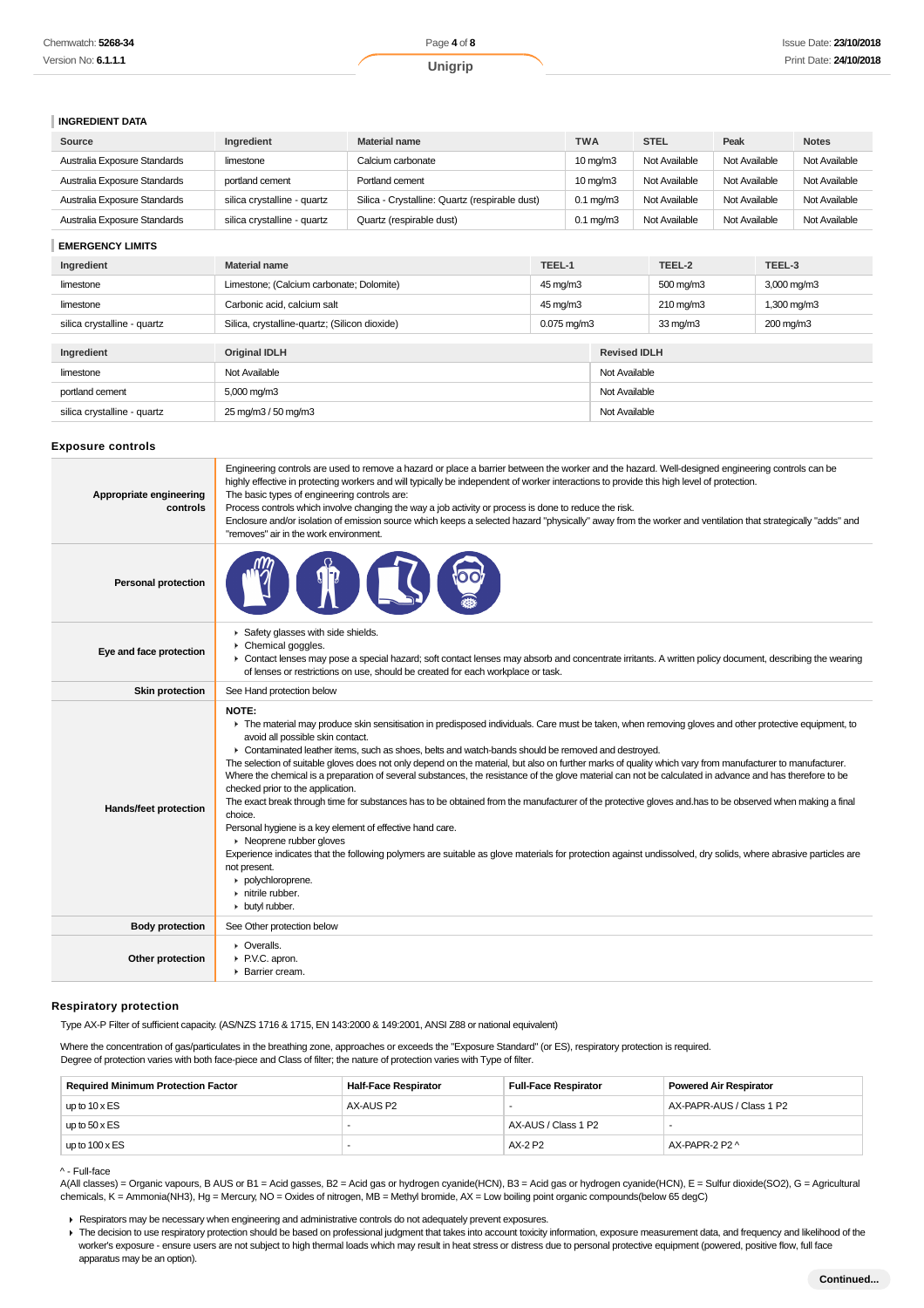| Chemwatch: 5268-34  | Page 5 of 8 | Issue Date: 23/10/2018 |
|---------------------|-------------|------------------------|
| Version No: 6.1.1.1 | Unigrip     | Print Date: 24/10/2018 |

Published occupational exposure limits, where they exist, will assist in determining the adequacy of the selected respiratory protection. These may be government mandated or vendor recommended.

▶ Certified respirators will be useful for protecting workers from inhalation of particulates when properly selected and fit tested as part of a complete respiratory protection program.

Use approved positive flow mask if significant quantities of dust becomes airborne.

Try to avoid creating dust conditions.

### **SECTION 9 PHYSICAL AND CHEMICAL PROPERTIES**

#### **Information on basic physical and chemical properties**

| Appearance                                      | Off white powder; slightly soluble in water forming an alkaline (caustic) product. |                                            |                        |  |  |
|-------------------------------------------------|------------------------------------------------------------------------------------|--------------------------------------------|------------------------|--|--|
|                                                 |                                                                                    |                                            |                        |  |  |
| <b>Physical state</b>                           | <b>Divided Solid</b>                                                               | Relative density (Water = $1$ )            | 1.9                    |  |  |
| Odour                                           | Not Available                                                                      | Partition coefficient n-octanol /<br>water | Not Available          |  |  |
| <b>Odour threshold</b>                          | Not Available                                                                      | Auto-ignition temperature (°C)             | Not Available          |  |  |
| pH (as supplied)                                | Not Available                                                                      | Decomposition temperature                  | Not Available          |  |  |
| Melting point / freezing point<br>(°C)          | Not Available                                                                      | Viscosity (cSt)                            | Not Applicable         |  |  |
| Initial boiling point and boiling<br>range (°C) | Not Available                                                                      | Molecular weight (g/mol)                   | Not Applicable         |  |  |
| Flash point (°C)                                | Not Available                                                                      | <b>Taste</b>                               | Not Available          |  |  |
| <b>Evaporation rate</b>                         | Not Applicable                                                                     | <b>Explosive properties</b>                | Not Available          |  |  |
| Flammability                                    | Not Available                                                                      | <b>Oxidising properties</b>                | Not Available          |  |  |
| Upper Explosive Limit (%)                       | Not Available                                                                      | Surface Tension (dyn/cm or<br>$mN/m$ )     | Not Applicable         |  |  |
| Lower Explosive Limit (%)                       | Not Available                                                                      | <b>Volatile Component (%vol)</b>           | Not Available          |  |  |
| Vapour pressure (kPa)                           | Not Applicable                                                                     | Gas group                                  | Not Available          |  |  |
| Solubility in water (g/L)                       | Partly miscible                                                                    | pH as a solution (1%)                      | $>11$ (1:1 with water) |  |  |
| Vapour density $(Air = 1)$                      | Not Applicable                                                                     | VOC g/L                                    | $<$ 1                  |  |  |

### **SECTION 10 STABILITY AND REACTIVITY**

| Reactivity                                 | See section 7                                                                                                                        |
|--------------------------------------------|--------------------------------------------------------------------------------------------------------------------------------------|
| <b>Chemical stability</b>                  | • Unstable in the presence of incompatible materials.<br>▶ Product is considered stable.<br>Hazardous polymerisation will not occur. |
| Possibility of hazardous<br>reactions      | See section 7                                                                                                                        |
| <b>Conditions to avoid</b>                 | See section 7                                                                                                                        |
| Incompatible materials                     | See section 7                                                                                                                        |
| <b>Hazardous decomposition</b><br>products | See section 5                                                                                                                        |

### **SECTION 11 TOXICOLOGICAL INFORMATION**

#### **Information on toxicological effects**

| Inhaled             | The material can cause respiratory irritation in some persons. The body's response to such irritation can cause further lung damage.<br>Inhalation of vapours may cause drowsiness and dizziness. This may be accompanied by sleepiness, reduced alertness, loss of reflexes, lack of<br>co-ordination, and vertigo.<br>Inhalation of dusts, generated by the material during the course of normal handling, may be damaging to the health of the individual.<br>Persons with impaired respiratory function, airway diseases and conditions such as emphysema or chronic bronchitis, may incur further disability if<br>excessive concentrations of particulate are inhaled.<br>If prior damage to the circulatory or nervous systems has occurred or if kidney damage has been sustained, proper screenings should be conducted on<br>individuals who may be exposed to further risk if handling and use of the material result<br>in excessive exposures.<br>Effects on lungs are significantly enhanced in the presence of respirable particles. |
|---------------------|-----------------------------------------------------------------------------------------------------------------------------------------------------------------------------------------------------------------------------------------------------------------------------------------------------------------------------------------------------------------------------------------------------------------------------------------------------------------------------------------------------------------------------------------------------------------------------------------------------------------------------------------------------------------------------------------------------------------------------------------------------------------------------------------------------------------------------------------------------------------------------------------------------------------------------------------------------------------------------------------------------------------------------------------------------|
| Ingestion           | Accidental ingestion of the material may be damaging to the health of the individual.                                                                                                                                                                                                                                                                                                                                                                                                                                                                                                                                                                                                                                                                                                                                                                                                                                                                                                                                                               |
| <b>Skin Contact</b> | This material can cause inflammation of the skin on contact in some persons.<br>The material may accentuate any pre-existing dermatitis condition<br>Open cuts, abraded or irritated skin should not be exposed to this material<br>Entry into the blood-stream, through, for example, cuts, abrasions or lesions, may produce systemic injury with harmful effects. Examine the skin prior to the<br>use of the material and ensure that any external damage is suitably protected.                                                                                                                                                                                                                                                                                                                                                                                                                                                                                                                                                                |
| Eye                 | If applied to the eyes, this material causes severe eye damage.                                                                                                                                                                                                                                                                                                                                                                                                                                                                                                                                                                                                                                                                                                                                                                                                                                                                                                                                                                                     |
| Chronic             | Long-term exposure to respiratory irritants may result in airways disease, involving difficulty breathing and related whole-body problems.<br>Skin contact with the material is more likely to cause a sensitisation reaction in some persons compared to the general population.<br>This material can cause serious damage if one is exposed to it for long periods. It can be assumed that it contains a substance which can produce severe<br>defects.<br>Harmful: danger of serious damage to health by prolonged exposure through inhalation.<br>Prolonged or repeated skin contact may cause drying with cracking, irritation and possible dermatitis following.<br>Silica present in this product does not meet the criteria for the hazard statements for respirable fraction.                                                                                                                                                                                                                                                              |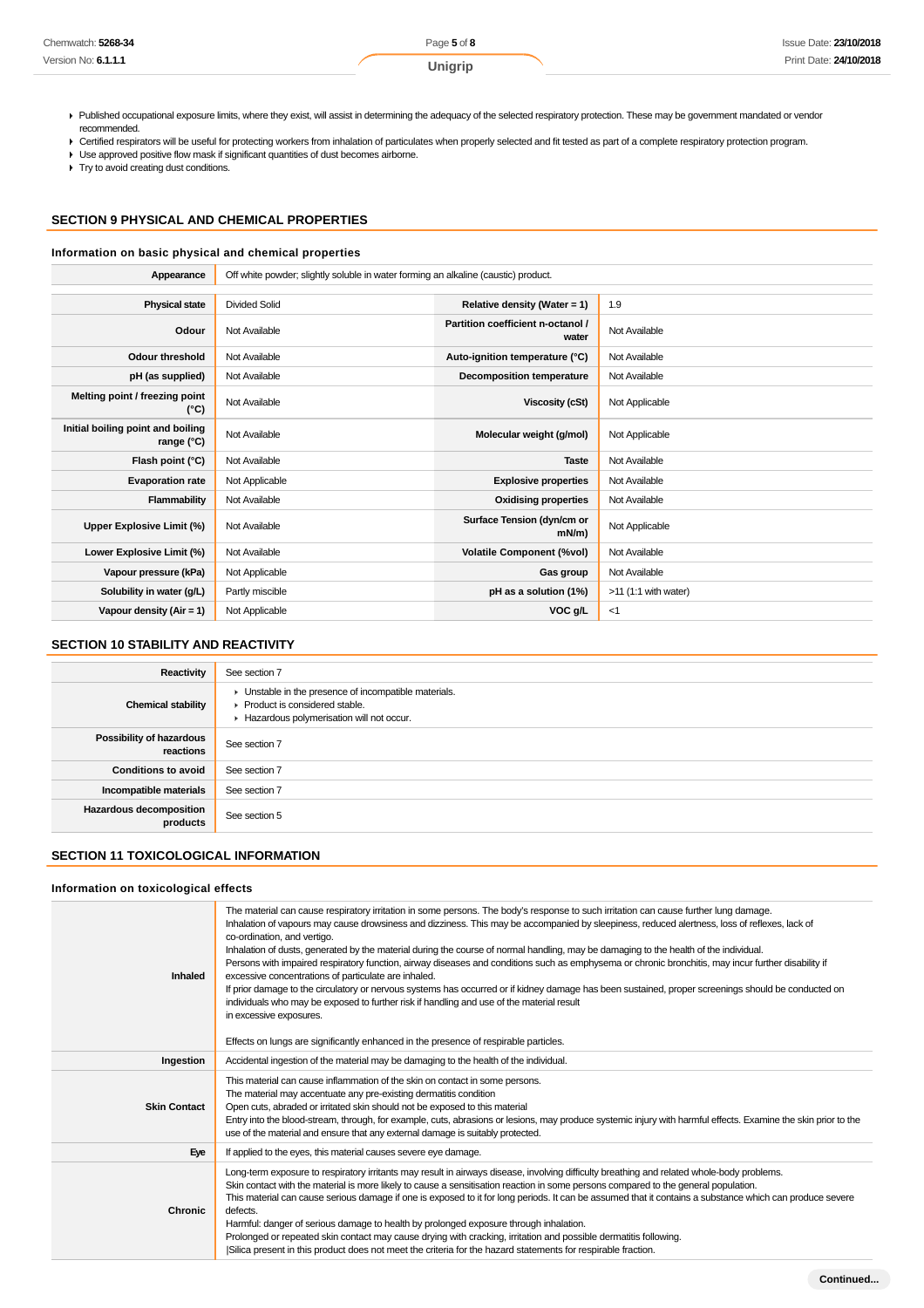Chemwatch: **5268-34** Version No: **6.1.1.1**

| Unigrip                     | <b>TOXICITY</b><br>Not Available                                                                                                                                                                                                | <b>IRRITATION</b><br>Not Available                      |
|-----------------------------|---------------------------------------------------------------------------------------------------------------------------------------------------------------------------------------------------------------------------------|---------------------------------------------------------|
| limestone                   | <b>TOXICITY</b><br>Oral (rat) LD50: 6450 mg/kg <sup>[2]</sup>                                                                                                                                                                   | <b>IRRITATION</b><br>Skin (rabbit): 500 mg/24h-moderate |
| portland cement             | <b>TOXICITY</b><br>Not Available                                                                                                                                                                                                | <b>IRRITATION</b><br>Not Available                      |
| silica crystalline - quartz | <b>TOXICITY</b><br>Oral (rat) LD50: =500 mg/kg <sup>[2]</sup>                                                                                                                                                                   | <b>IRRITATION</b><br>Not Available                      |
|                             |                                                                                                                                                                                                                                 |                                                         |
| Legend:                     | 1. Value obtained from Europe ECHA Registered Substances - Acute toxicity 2.* Value obtained from manufacturer's SDS. Unless otherwise specified<br>data extracted from RTECS - Register of Toxic Effect of chemical Substances |                                                         |

| <b>LIMESTONE</b>                            | The material may produce severe irritation to the eye causing pronounced inflammation. Repeated or prolonged exposure to irritants may produce<br>conjunctivitis.<br>The material may cause skin irritation after prolonged or repeated exposure and may produce on contact skin redness, swelling, the production of vesicles,<br>scaling and thickening of the skin.<br>Eye (rabbit) 0.75: mg/24h - No evidence of carcinogenic properties. No evidence of mutagenic or teratogenic effects.                                                                                                                                                                                                                                                                                                                                                                                                                                                                                                                                                                                                                                                                                                                                                                                                                                 |                 |                                                                                                                                                           |
|---------------------------------------------|--------------------------------------------------------------------------------------------------------------------------------------------------------------------------------------------------------------------------------------------------------------------------------------------------------------------------------------------------------------------------------------------------------------------------------------------------------------------------------------------------------------------------------------------------------------------------------------------------------------------------------------------------------------------------------------------------------------------------------------------------------------------------------------------------------------------------------------------------------------------------------------------------------------------------------------------------------------------------------------------------------------------------------------------------------------------------------------------------------------------------------------------------------------------------------------------------------------------------------------------------------------------------------------------------------------------------------|-----------------|-----------------------------------------------------------------------------------------------------------------------------------------------------------|
| <b>PORTLAND CEMENT</b>                      | The following information refers to contact allergens as a group and may not be specific to this product.<br>Contact allergies quickly manifest themselves as contact eczema, more rarely as urticaria or Quincke's oedema. The pathogenesis of contact eczema<br>involves a cell-mediated (T lymphocytes) immune reaction of the delayed type. Other allergic skin reactions, e.g. contact urticaria, involve antibody-mediated<br>immune reactions.<br>Asthma-like symptoms may continue for months or even years after exposure to the material ends. This may be due to a non-allergic condition known as<br>reactive airways dysfunction syndrome (RADS) which can occur after exposure to high levels of highly irritating compound. Main criteria for diagnosing<br>RADS include the absence of previous airways disease in a non-atopic individual, with sudden onset of persistent asthma-like symptoms within minutes to<br>hours of a documented exposure to the irritant. Other criteria for diagnosis of RADS include a reversible airflow pattern on lung function tests, moderate to<br>severe bronchial hyperreactivity on methacholine challenge testing, and the lack of minimal lymphocytic inflammation, without eosinophilia.<br>No significant acute toxicological data identified in literature search. |                 |                                                                                                                                                           |
| SILICA CRYSTALLINE -<br><b>QUARTZ</b>       | WARNING: For inhalation exposure ONLY: This substance has been classified by the IARC as Group 1: CARCINOGENIC TO HUMANS<br>The International Agency for Research on Cancer (IARC) has classified occupational exposures to respirable (<5 um) crystalline silica as being<br>carcinogenic to humans. This classification is based on what IARC considered sufficient evidence from epidemiological studies of humans for the<br>carcinogenicity of inhaled silica in the forms of quartz and cristobalite. Crystalline silica is also known to cause silicosis, a non-cancerous lung disease.<br>Intermittent exposure produces; focal fibrosis, (pneumoconiosis), cough, dyspnoea, liver tumours.                                                                                                                                                                                                                                                                                                                                                                                                                                                                                                                                                                                                                            |                 |                                                                                                                                                           |
| <b>Acute Toxicity</b>                       | $\circ$                                                                                                                                                                                                                                                                                                                                                                                                                                                                                                                                                                                                                                                                                                                                                                                                                                                                                                                                                                                                                                                                                                                                                                                                                                                                                                                        | Carcinogenicity | ◎                                                                                                                                                         |
| <b>Skin Irritation/Corrosion</b>            | ✔                                                                                                                                                                                                                                                                                                                                                                                                                                                                                                                                                                                                                                                                                                                                                                                                                                                                                                                                                                                                                                                                                                                                                                                                                                                                                                                              | Reproductivity  | $\circledcirc$                                                                                                                                            |
| Serious Eye Damage/Irritation               | ✔<br><b>STOT - Single Exposure</b>                                                                                                                                                                                                                                                                                                                                                                                                                                                                                                                                                                                                                                                                                                                                                                                                                                                                                                                                                                                                                                                                                                                                                                                                                                                                                             |                 | ✔                                                                                                                                                         |
| <b>Respiratory or Skin</b><br>sensitisation | ✔<br><b>STOT - Repeated Exposure</b>                                                                                                                                                                                                                                                                                                                                                                                                                                                                                                                                                                                                                                                                                                                                                                                                                                                                                                                                                                                                                                                                                                                                                                                                                                                                                           |                 | ✔                                                                                                                                                         |
| <b>Mutagenicity</b>                         | $\circ$<br><b>Aspiration Hazard</b>                                                                                                                                                                                                                                                                                                                                                                                                                                                                                                                                                                                                                                                                                                                                                                                                                                                                                                                                                                                                                                                                                                                                                                                                                                                                                            |                 | ര                                                                                                                                                         |
|                                             | Legend:                                                                                                                                                                                                                                                                                                                                                                                                                                                                                                                                                                                                                                                                                                                                                                                                                                                                                                                                                                                                                                                                                                                                                                                                                                                                                                                        |                 | $\blacktriangleright$ - Data available but does not fill the criteria for classification<br>$\blacktriangleright$ - Data available to make classification |

# **SECTION 12 ECOLOGICAL INFORMATION**

### **Toxicity**

| Unigrip                     | <b>ENDPOINT</b>  | <b>TEST DURATION (HR)</b>       | <b>SPECIES</b>                | VALUE            | <b>SOURCE</b>           |
|-----------------------------|------------------|---------------------------------|-------------------------------|------------------|-------------------------|
|                             | Not<br>Available | Not Available                   | Not Available                 | Not<br>Available | Not<br>Available        |
|                             | <b>ENDPOINT</b>  | <b>TEST DURATION (HR)</b><br>л. | <b>SPECIES</b>                | <b>VALUE</b>     | <b>SOURCE</b>           |
|                             | <b>LC50</b>      | 96                              | Fish                          | >56000mg/L       | $\overline{4}$          |
| limestone                   | EC50             | 72                              | Algae or other aquatic plants | $>14$ mg/L       | 2                       |
|                             | <b>NOEC</b>      | 72                              | Algae or other aquatic plants | 14mg/L           | $\overline{2}$          |
| portland cement             | <b>ENDPOINT</b>  | <b>TEST DURATION (HR)</b>       | <b>SPECIES</b>                | VALUE            | <b>SOURCE</b>           |
|                             | Not<br>Available | Not Available                   | Not Available                 | Not<br>Available | <b>Not</b><br>Available |
| silica crystalline - quartz | <b>ENDPOINT</b>  | <b>TEST DURATION (HR)</b>       | <b>SPECIES</b>                | <b>VALUE</b>     | <b>SOURCE</b>           |
|                             | Not<br>Available | Not Available                   | Not Available                 | Not<br>Available | <b>Not</b><br>Available |

(Japan) - Bioconcentration Data 7. METI (Japan) - Bioconcentration Data 8. Vendor Data

 $\sum -$  Data Not Available to make classification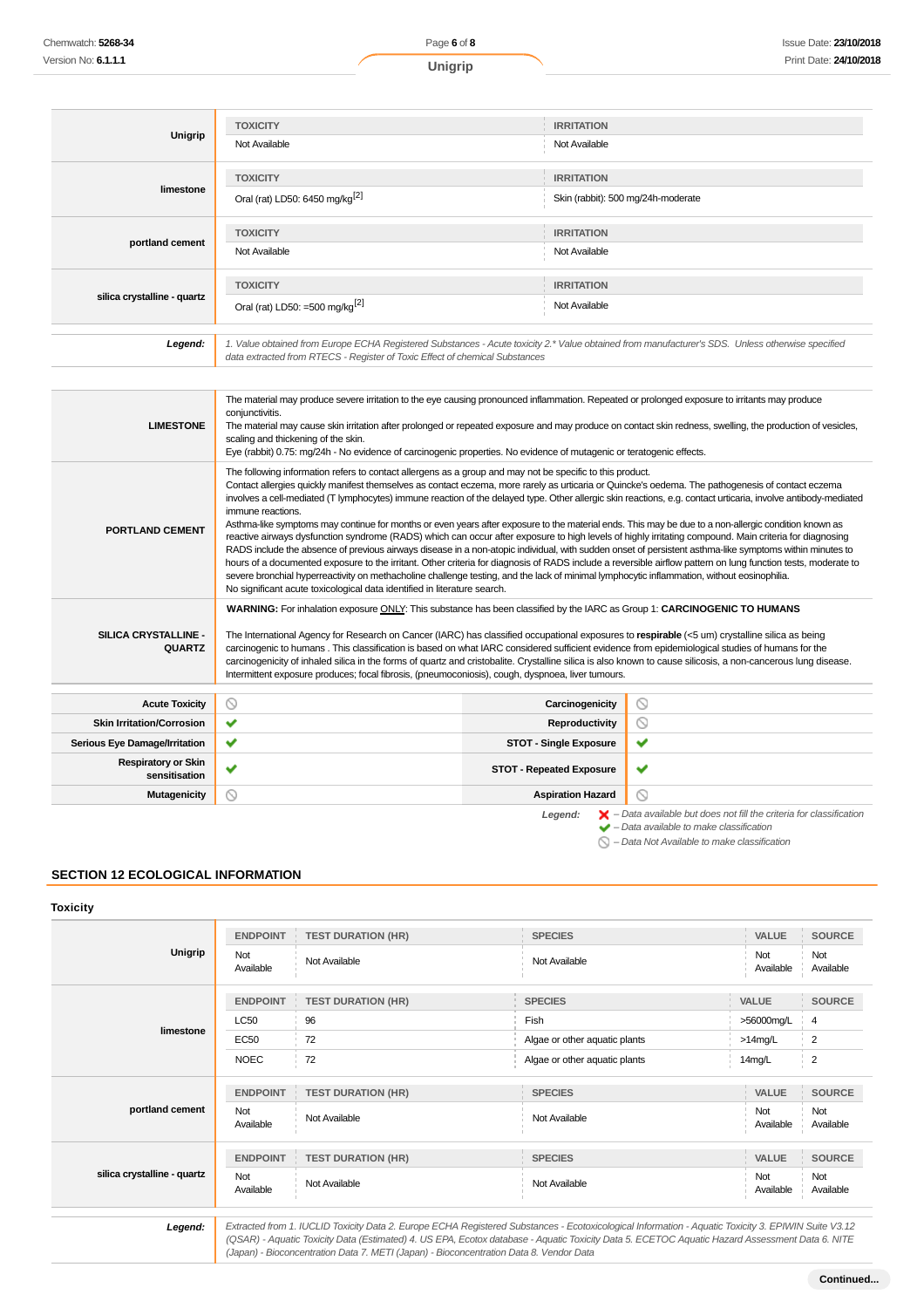### **DO NOT** discharge into sewer or waterways.

#### **Persistence and degradability**

| Ingredient | Persistence: Water/Soil               | Persistence: Air                      |
|------------|---------------------------------------|---------------------------------------|
|            | No Data available for all ingredients | No Data available for all ingredients |
|            |                                       |                                       |

| <b>Bioaccumulative potential</b> |                                       |  |
|----------------------------------|---------------------------------------|--|
| Ingredient                       | <b>Bioaccumulation</b>                |  |
|                                  | No Data available for all ingredients |  |
|                                  |                                       |  |
| Mobility in soil                 |                                       |  |
| Ingredient                       | <b>Mobility</b>                       |  |
|                                  | No Data available for all ingredients |  |

### **SECTION 13 DISPOSAL CONSIDERATIONS**

#### **Waste treatment methods**

| Product / Packaging disposal | • Containers may still present a chemical hazard/ danger when empty.<br>Return to supplier for reuse/ recycling if possible.<br>Otherwise:<br>If container can not be cleaned sufficiently well to ensure that residuals do not remain or if the container cannot be used to store the same product, then<br>puncture containers, to prevent re-use, and bury at an authorised landfill.<br>• Where possible retain label warnings and SDS and observe all notices pertaining to the product.<br>Legislation addressing waste disposal requirements may differ by country, state and/ or territory. Each user must refer to laws operating in their area. In<br>some areas, certain wastes must be tracked.<br>A Hierarchy of Controls seems to be common - the user should investigate:<br>$\triangleright$ Reduction<br>$\triangleright$ Reuse<br>$\triangleright$ Recycling<br>▶ Disposal (if all else fails)<br>This material may be recycled if unused, or if it has not been contaminated so as to make it unsuitable for its intended use.<br>DO NOT allow wash water from cleaning or process equipment to enter drains.<br>It may be necessary to collect all wash water for treatment before disposal.<br>In all cases disposal to sewer may be subject to local laws and regulations and these should be considered first.<br>$\blacktriangleright$ Where in doubt contact the responsible authority. |
|------------------------------|------------------------------------------------------------------------------------------------------------------------------------------------------------------------------------------------------------------------------------------------------------------------------------------------------------------------------------------------------------------------------------------------------------------------------------------------------------------------------------------------------------------------------------------------------------------------------------------------------------------------------------------------------------------------------------------------------------------------------------------------------------------------------------------------------------------------------------------------------------------------------------------------------------------------------------------------------------------------------------------------------------------------------------------------------------------------------------------------------------------------------------------------------------------------------------------------------------------------------------------------------------------------------------------------------------------------------------------------------------------------------------------------------------------|
|------------------------------|------------------------------------------------------------------------------------------------------------------------------------------------------------------------------------------------------------------------------------------------------------------------------------------------------------------------------------------------------------------------------------------------------------------------------------------------------------------------------------------------------------------------------------------------------------------------------------------------------------------------------------------------------------------------------------------------------------------------------------------------------------------------------------------------------------------------------------------------------------------------------------------------------------------------------------------------------------------------------------------------------------------------------------------------------------------------------------------------------------------------------------------------------------------------------------------------------------------------------------------------------------------------------------------------------------------------------------------------------------------------------------------------------------------|

### **SECTION 14 TRANSPORT INFORMATION**

#### **Labels Required**

| the contract of the contract of the | NΟ     |
|-------------------------------------|--------|
|                                     | $\sim$ |
|                                     | <br>.  |

### **Land transport (ADG): NOT REGULATED FOR TRANSPORT OF DANGEROUS GOODS**

### **Air transport (ICAO-IATA / DGR): NOT REGULATED FOR TRANSPORT OF DANGEROUS GOODS**

#### **Sea transport (IMDG-Code / GGVSee): NOT REGULATED FOR TRANSPORT OF DANGEROUS GOODS**

**Transport in bulk according to Annex II of MARPOL and the IBC code** Not Applicable

#### **SECTION 15 REGULATORY INFORMATION**

### **Safety, health and environmental regulations / legislation specific for the substance or mixture**

#### **LIMESTONE(1317-65-3) IS FOUND ON THE FOLLOWING REGULATORY LISTS**

| Australia Exposure Standards                                                                              | Australia Standard for the Uniform Scheduling of Medicines and Poisons (SUSMP) - Schedule        |
|-----------------------------------------------------------------------------------------------------------|--------------------------------------------------------------------------------------------------|
| Australia Inventory of Chemical Substances (AICS)                                                         | 5                                                                                                |
| Australia Standard for the Uniform Scheduling of Medicines and Poisons (SUSMP) - Appendix<br>$E$ (Part 2) | Australia Standard for the Uniform Scheduling of Medicines and Poisons (SUSMP) - Schedule<br>6   |
| Australia Standard for the Uniform Scheduling of Medicines and Poisons (SUSMP) - Appendix<br>$F$ (Part 3) |                                                                                                  |
| PORTLAND CEMENT (65997-15-1) IS FOUND ON THE FOLLOWING REGULATORY LISTS                                   |                                                                                                  |
| Australia Exposure Standards                                                                              | Australia Inventory of Chemical Substances (AICS)                                                |
| SILICA CRYSTALLINE - QUARTZ(14808-60-7) IS FOUND ON THE FOLLOWING REGULATORY LISTS                        |                                                                                                  |
| Australia Exposure Standards                                                                              | Australia Inventory of Chemical Substances (AICS)                                                |
| Australia Hazardous Chemical Information System (HCIS) - Hazardous Chemicals                              | International Agency for Research on Cancer (IARC) - Agents Classified by the IARC<br>Monographs |